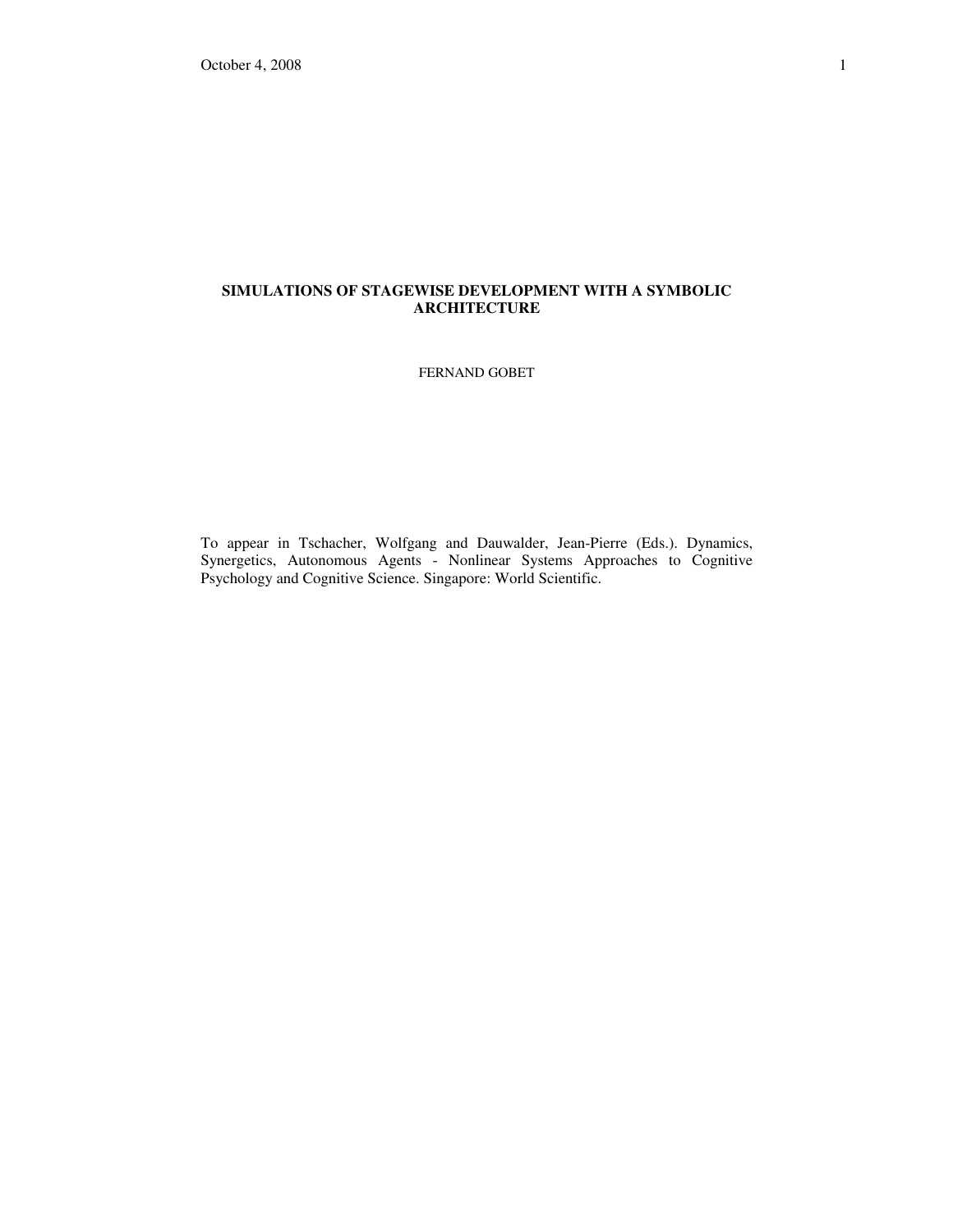# **SIMULATIONS OF STAGEWISE DEVELOPMENT WITH A SYMBOLIC ARCHITECTURE**

#### FERNAND GOBET

*ESRC Centre for Research in Development, Instruction and Training* 

*and Artificial Intelligence Research Group* 

*Department of Psychology* 

*University of Nottingham* 

*Nottingham NG7 2RD England* 

*frg@psyc.nott.ac.uk* 

#### Abstract

This chapter compares Piaget's theory of development with Feigenbaum and Simon's (1962, 1984) EPAM theory. An attempt is made to map the concepts of assimilation and accommodation in Piaget's theory onto the concepts of familiarisation and accommodation in EPAM. An EPAMlike model of the balance scale task is then presented, with a discussion of preliminary results showing how it accounts for children's discontinuous, stage-like development. The analysis focuses on the transition between rules, using catastrophe flags (Gilmore, 1981) as criteria. It is argued that some symbolic models may be described as dynamical systems, in the same way as some non-symbolic models.

# **1 Introduction**

Although this is still an area of controversy, recent research supports Jean Piaget's suggestion that cognitive development occurs in a non-linear, stagewise fashion (Raijmakers, van Koten & Molenaar, 1996; Thomas & Lohaus, 1993; however, see Brainerd, 1993, for reservations about the reality of stages). There have been several attempts to model this course of development using neural networks (e.g., McClelland  $\&$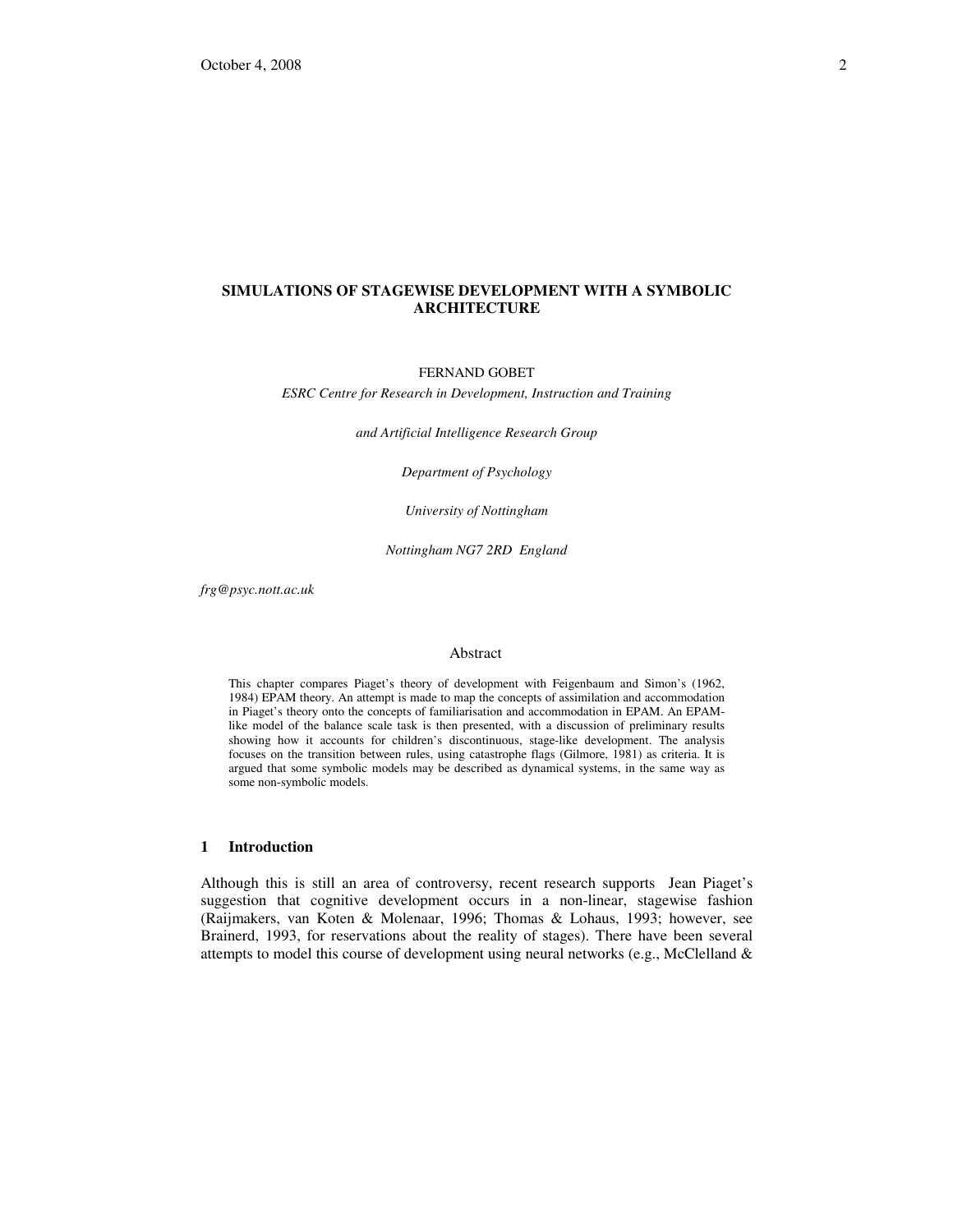Jenkins, 1991), although success has been limited hitherto (Raijmakers et al., 1996). In this paper, I will discuss an alternative approach, which uses a variant of  $EPAM<sup>1</sup>$ (Feigenbaum & Simon, 1984), a symbolic theory of cognition.

The chapter is organised as follows: first, I will give a brief summary of Piagetian theory. Second, I will present Feigenbaum and Simon's (1962, 1984) theory of EPAM, and will compare it to the main features of Piaget's theory; in particular I will attempt to map the concepts of assimilation and accommodation in Piaget's theory onto the concepts of familiarisation and accommodation in Feigenbaum and Simon's EPAM theory. I will then present an EPAM-like model of the balance scale task, and will discuss preliminary results on how well it accounts for children's discontinuous, stagelike development. The analysis will focus on the transition phase between rules, and will employ catastrophe theory (Thom, 1975), and in particular, the catastrophe flags proposed by Gilmore (1981; see also van der Maas & Molenaar, 1992). Finally, I will discuss the relationship between symbolic models (such as EPAM and ACT\* [Anderson, 1983]) and dynamical systems.

### *1.1 Key mechanisms of change in Piaget's theory*

Adaptation occurs whenever an organism-environment interaction modifies the organism so that its chances of survival are enhanced. At the core of Piaget's theory (e.g., Piaget, 1936) lies the assumption that two fundamental, complementary, and undissociable mechanisms—assimilation and accommodation—are necessary for an organism to adapt, both biologically and cognitively. Accommodation is the mechanism by which the organism changes its internal structure as a function of the properties of an external object. Assimilation is the mechanism by which the organism changes the object so that it fits into its own structures. It is assumed that adaptation is reached when an equilibrium is reached between the two mechanisms.

 Beyond this general characterisation, the two mechanisms have never been precisely specified within Piagetian theory, which has led several authors (e.g. Flavell, 1963; Klahr, 1995) to see them as one of its main theoretical weaknesses. This is particularly damaging for the theory, since another key concept—scheme—depends directly upon these two mechanisms. Schemes, which are the structures on which assimilation and accommodation operate, "refer to *classes* of total acts, acts which are distinct from one another and yet share common features" (Flavell, 1963).

-

<sup>1</sup>Elementary Perceiver And Memoriser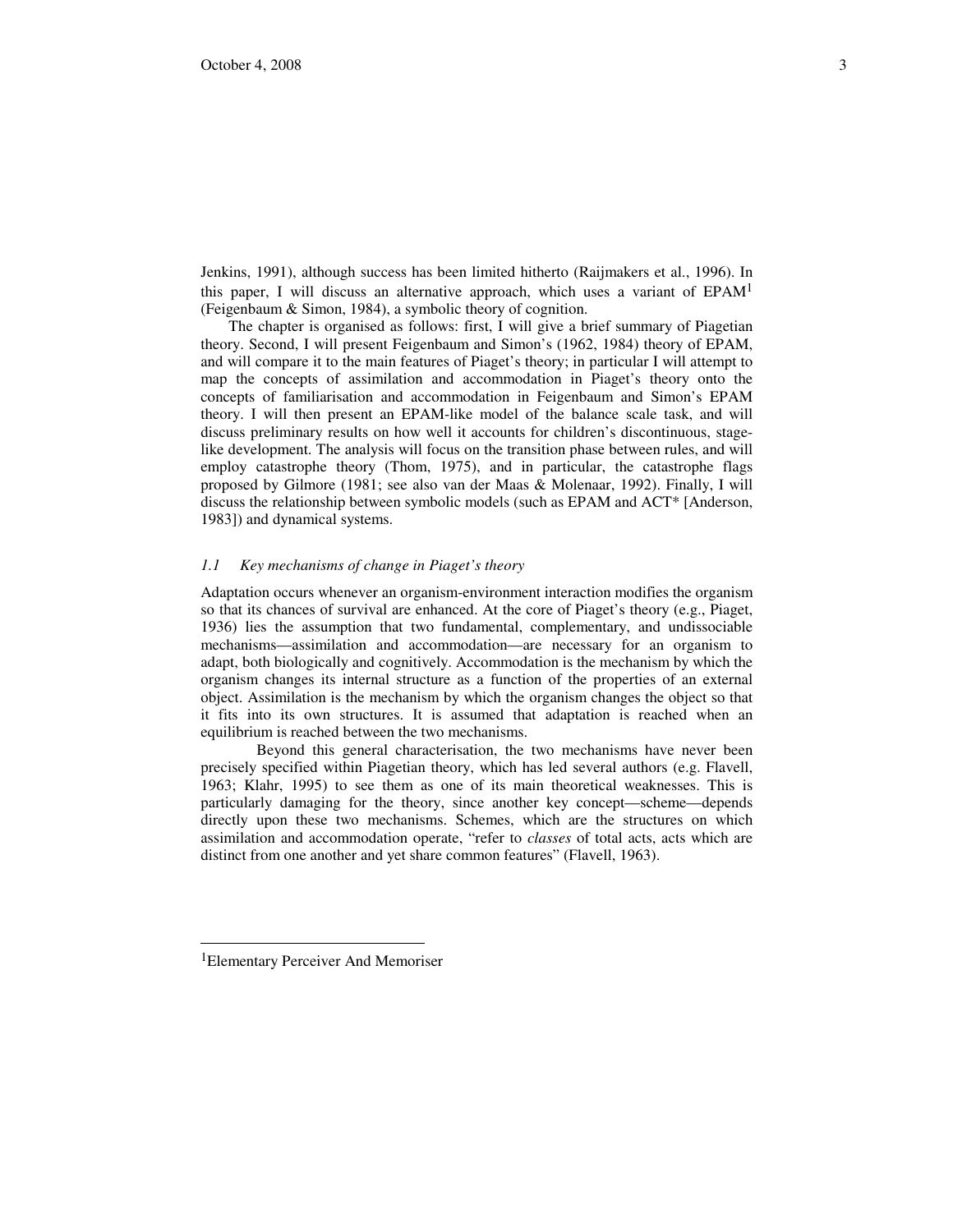### *1.2 Computer modelling of developmental transitions*

Earlier information-processing accounts of Piaget's theory (Siegler, 1981; Klahr & Wallace, 1976) have used a rule-based formalism. Despite Klahr and Wallace's efforts in this direction, and despite the potential offered by cognitive architectures such as Soar (Newell, 1990) or ACT\* (Anderson, 1983), the mechanisms allowing creation of new rules and transitions from old rules to new ones have never been spelled out in detail within a computational framework. The best effort in this direction is the work of McClelland and Jenkins (1991), who attempted to show how a (non-symbolic) connectionist model could simulate stage-like development using continuous learning. I will come back to this work later in the paper.

 Contrary to a widely held opinion (e.g., Raijmakers et al., 1996, p. 102), however, and as will be illustrated below, there is nothing in symbolic models that make them unsuitable for learning in adaptive interaction with the environment or for implementing self-modifying systems with no fixed architecture. Actually, one of the attractive features of symbolic models (in particular production systems) is that they allow one to simulate complex dynamical systems evolving over time. In this respect, the use of symbolic models may be seen as the equivalent for cognitive science of differential and difference equations in physics (Newell & Simon, 1972). This use of computer simulations is not antithetical to the use of the mathematical theory of dynamical systems, but may be complemented by it. (See Klahr, 1995, for an insightful discussion of the differences and similarities between symbolic and non-symbolic models of cognition, in particular with respect to developmental questions).

# *1.3 EPAM*

EPAM (Feigenbaum & Simon, 1962, 1984) is a general theory of human learning and memory, whose main goal is to formalise some of the invariants of cognition. EPAM can be visualised as "sandwiched" between a sensory-perceptual front end, which includes (parallel) mechanisms for feature extraction, and a semantic back end, which consists in semantic and procedural memory (Feigenbaum & Simon, 1984). Five postulates underlie EPAM:

- 1. Attentional mechanisms operate serially
- 2. Chunks are the basic units on which the system operates
- 3. Fixation of a chunk in LTM requires a constant amount of processing time per chunk (about 8 seconds)
- 4. Immediate memory (3 7 chunks) stores material temporarily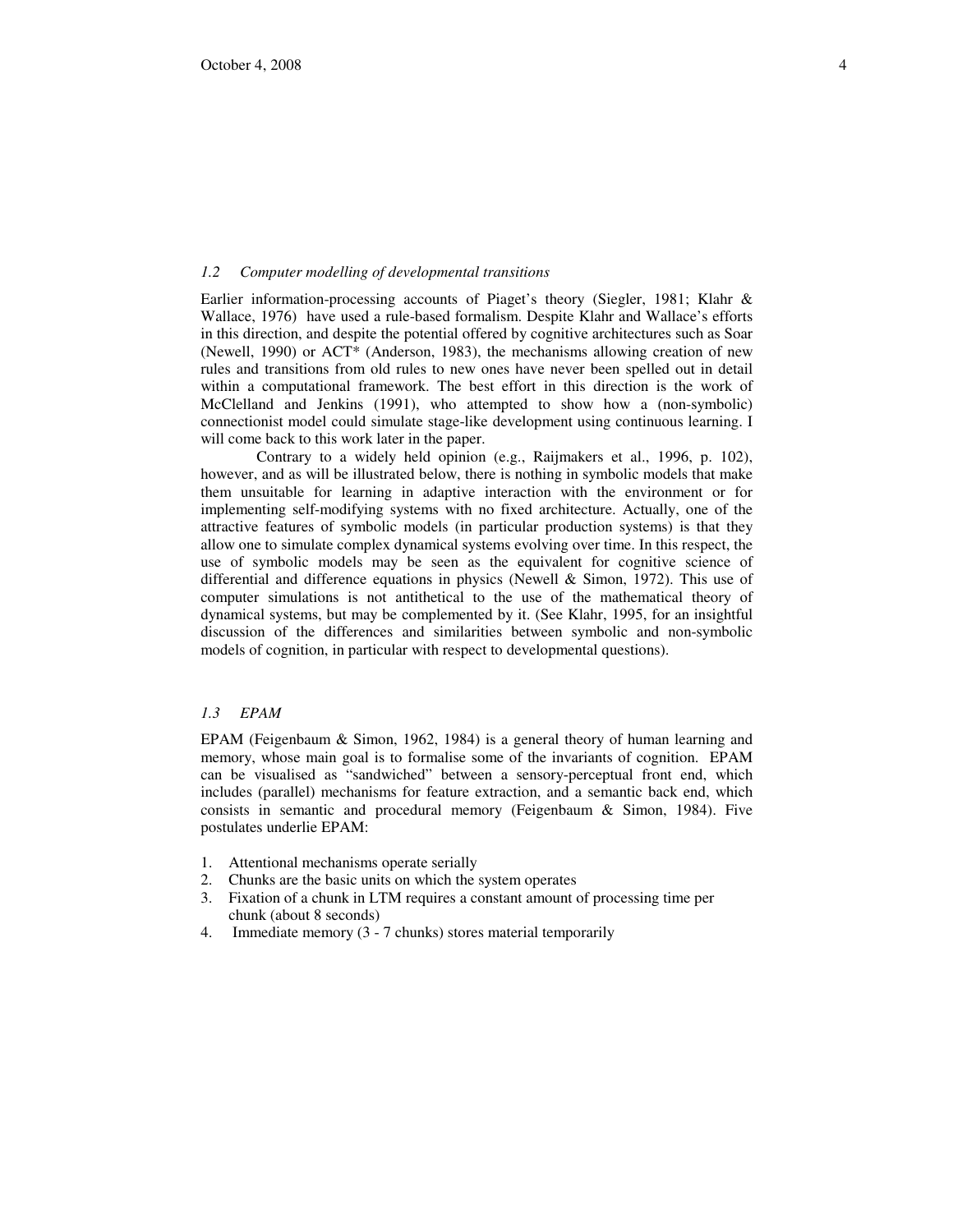5. The central processing mechanisms fixate any part of the stimulus to which they attend. Attention is modifiable by strategies, instruction, etc.

Learning is seen as the growth of a discrimination net (DN), where nodes include the symbolic representation of objects, and where tests check the presence of features or parts of objects (see Figures 1 and 2). When perceived, an object is sorted to a node in the DN by a sequence of tests. Two cases may occur: (a) the characteristics of the external object match or partially match the internal representation (the *image*) of the node that has been reached, or (b) they mismatch it. The outcome of the match is used in two complementary learning mechanisms. *Familiarisation* adds information to a node when the internal representation matches a subset of the characteristics of the object. *Discrimination* creates a new node in the DN when there is a mismatch. Several time parameters (e.g., 8 seconds to create a new node) limit the degrees of freedom of the theory when applied to new domains.



Figure 1. Example of a discrimination tree grown by EPAM in a paired-associate task, consisting in learning pairs of nonsense syllables. Shaded circles stand for nodes, diamonds for tests, and ellipses for the internal representation of a node.

One of the strengths of EPAM is that it has been able to offer detailed and often accurate simulations for a wealth of empirical phenomena in various domains: verbal learning and memory (Feigenbaum & Simon, 1984), letter perception (Richman & Simon, 1989), concept formation (Gobet, Richman, Staszewski & Simon, 1997; Richman, 1991), acquisition of syntactic categories (Gobet & Pine, 1996), and chess expertise (de Groot & Gobet, 1996; Gobet & Simon, 1996; Simon & Gilmartin, 1973).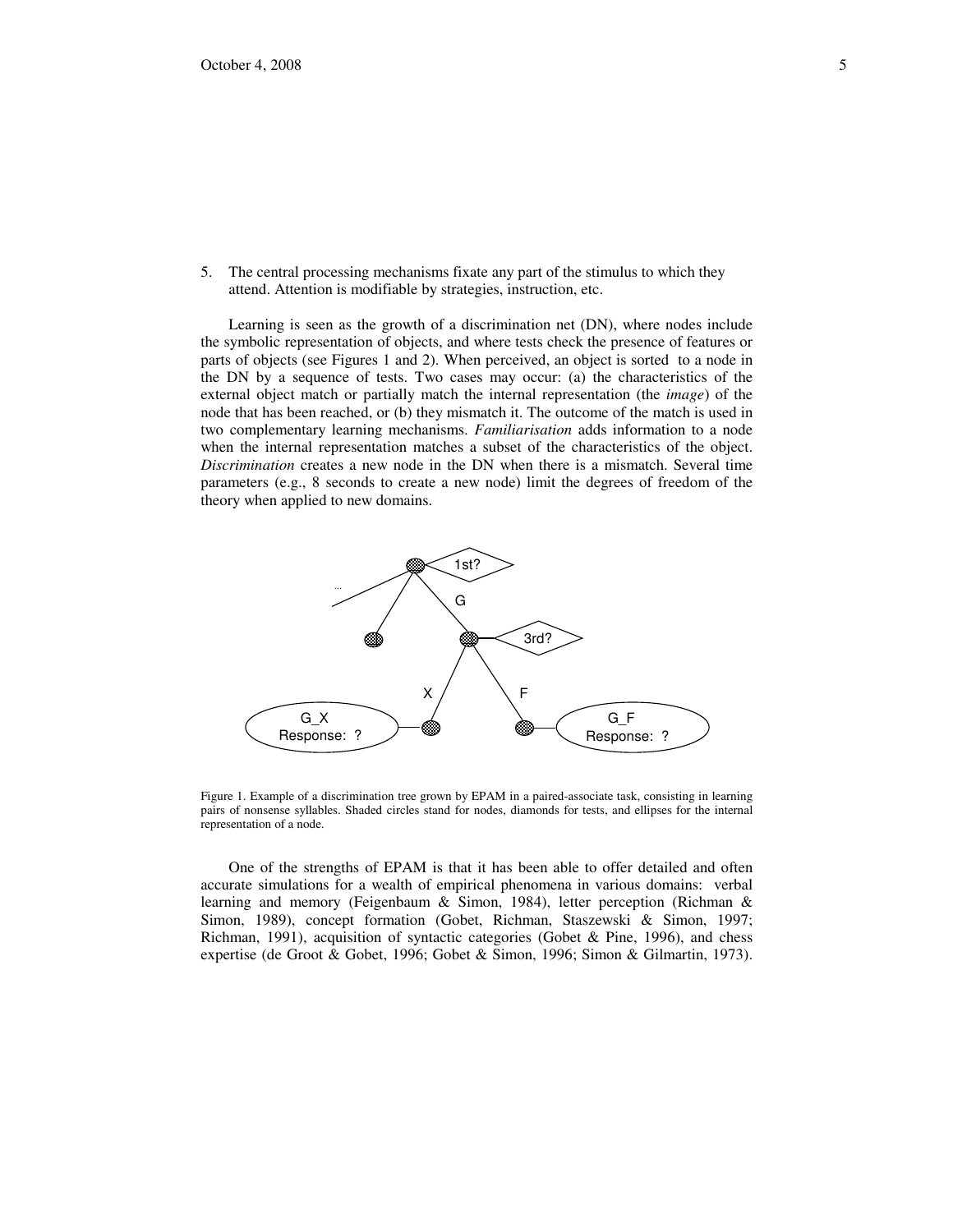In comparison to other cognitive architectures such as ACT\*, Soar or neural nets, EPAM has the advantage of being a simple and parsimonious model, with few degrees of freedom (mainly subjects' strategies). Like other architectures, EPAM learns and makes quantitative predictions.

EPAM has features that suggest complex dynamic behaviour: it models behaviour as an adaptive interaction with the environment; its main data structure is a recursive tree, which, by the way it is constructed, has fractal properties; and, finally, its two learning mechanisms act on information in ways that are not unlike stretching and folding, which have been shown to lie at the source of chaotic behaviour in many systems (Stewart, 1989).

Recently, it has been proposed that EPAM could be extended to account for procedural and semantic memory (Gobet, 1996), by combining three learning mechanisms : (a) EPAM's perceptual learning mechanisms; (b) mechanisms connecting nodes from two nets and generating productions (condition-action pairs); and (c) mechanisms connecting nodes from three nets and generating semantic links.

Define **Epam** (Current-node, Observation) If Current-node is a leaf, Then if there is a positive difference between Observation and Current-node's image, Then **Discriminate** and return new image. Else **Familiarise** and return image. Else let Test be the test at the current-node, Find Component of Observation referred to in Test, If the Component is a list of components, Then set Component to **Epam** (Root-node, Component), Set Current-node to the child that corresponds to Observation's value on Test, Return **Epam**(Current-node, Observation).

Figure 2: The EPAM learning algorithm.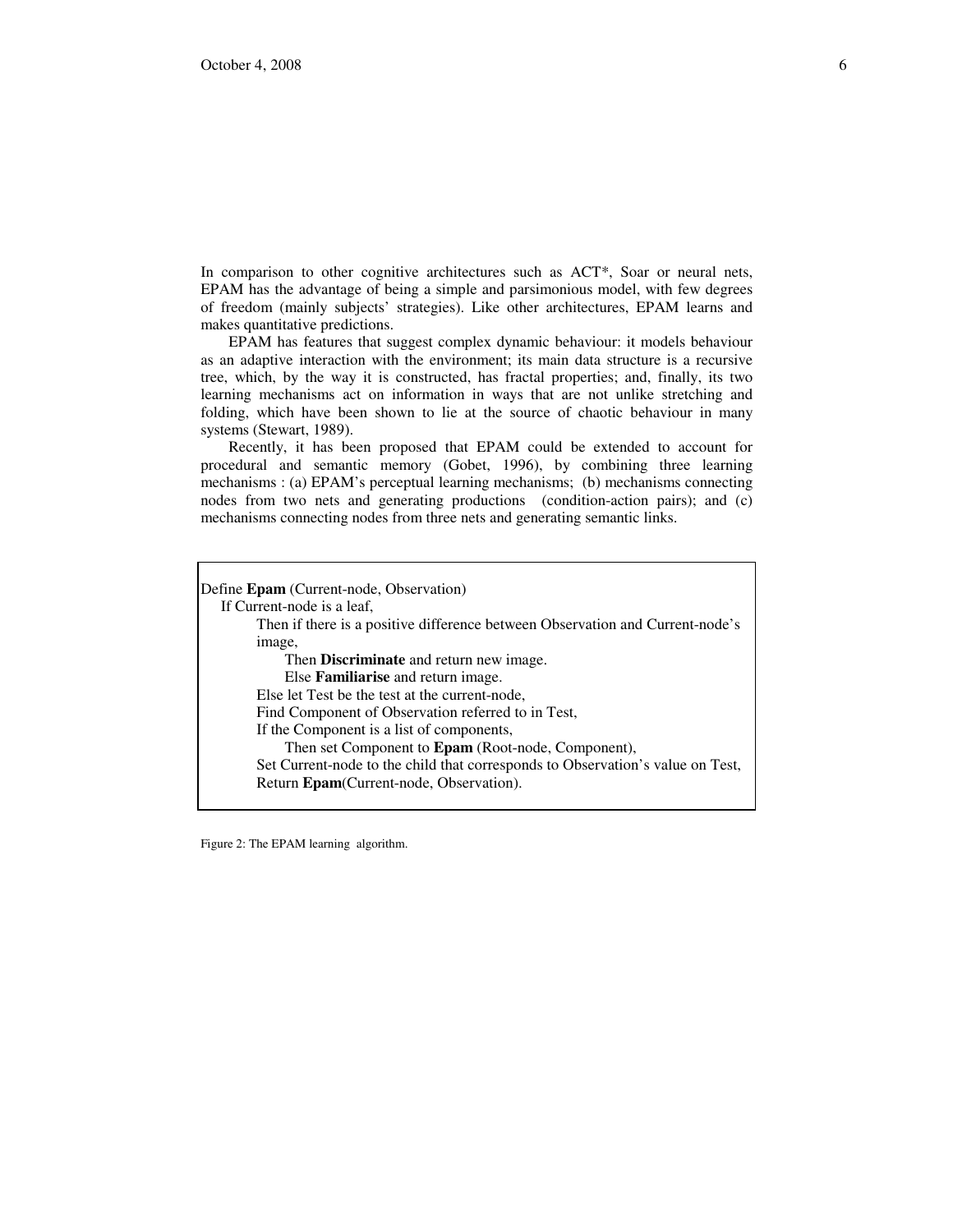### *1.4 Comparison of Piaget's theory and EPAM*

Admittedly, Piaget's theory and EPAM address different questions: the former is interested in development, the latter in learning. However, the similarities between these approaches are obvious, and they will be discussed here in some detail.

Accommodation implies that it is the organism that changes, not the perceived properties of the external object. Thus, accommodation covers both discrimination (creation of a new node) and familiarisation (addition of new features to the internal representation through pointers to other nodes). Accommodation also covers the creation of production and semantic links in the extended version of EPAM mentioned above. Assimilation implies that the perceived properties of the object change to fit to the structures of the organism. In EPAM, this occurs during recognition of an object, as follows: an object is recognised when a node is accessed by sorting through the discrimination net; the image (i.e. internal representation of the object) is used for further information processing, such as imagery or problem solving. Now, the properties of this image may be different from the properties of the object itself, either because the object has been misclassified or because the internal representation of the object underrepresents the properties of the object. In both cases, the properties of the object have been changed as a function of the structures of the organism. Thus, these two situations correspond to Piaget's notion of assimilation. Note that EPAM provides mechanisms for what Piaget (1936) calls reproductive, recognitory, and generalising assimilation.

The presence of stages in development may be explained as follows. Conditions and actions are determined by tests, and these tests are in turn determined by biological features, for example ability to carry out a given movement, or level of development of the perceptual acuity. Changes in these biological determinants lead to a restructuring of the net, and therefore to the creation of new clusters of productions (= schemes). The same explanation can be given at a cognitive level. Changes in cognitive structures lead to changes in the way tests are carried out, which lead to the creation of new nodes through discrimination, which in turn leads to the creation of new schemes.

If a sufficiently good mapping between the two theories can be reached, this would mean that the same mechanisms lead to development and to learning. The main changes are in the way tests evolve over time. In the first case, biological maturation provokes disequilibrium, and in the second case, cognitive "maturation." In both cases, disequilibria are caused by the fact that tests that were adequate at the time of learning are not adequate anymore, because the elements constituting the tests themselves have changed, either by changes in the biological substratum (e.g. increase in visual acuity in the infant) or by changes in the cognitive substratum (i.e. increase in knowledge). Tests are just nodes in LTM, whose contents may be changed by familiarisation and whose access may be modified by discrimination.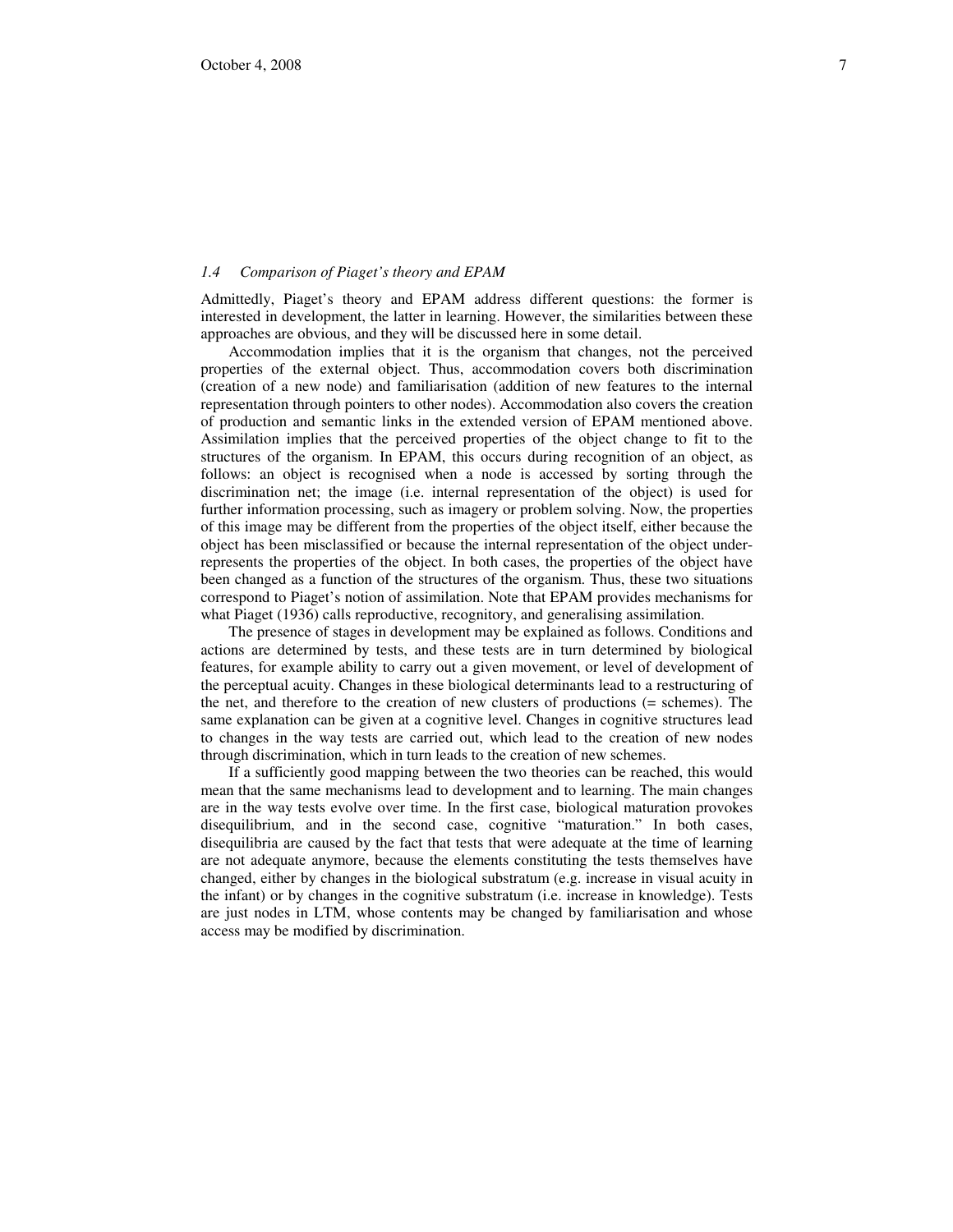### *1.5 A first look at stage-like learning in EPAM*

To illustrate the dynamics of EPAM, let us consider a simple task domain, consisting in learning random strings of digits, and let us vary the probability of application of the familiarisation and discrimination mechanisms. With some of these probability values, stagewise behaviour can be obtained. Figure 3, which plots the percentage of strings correctly recognised as a function of the number of learning trials, shows a particular clear "jump" after 11 trials. However, to explore EPAM's properties in more detail, it is preferable to look at a richer domain: the balance scale task.



**Figure 3.** Stagewise learning by EPAM in a simple task.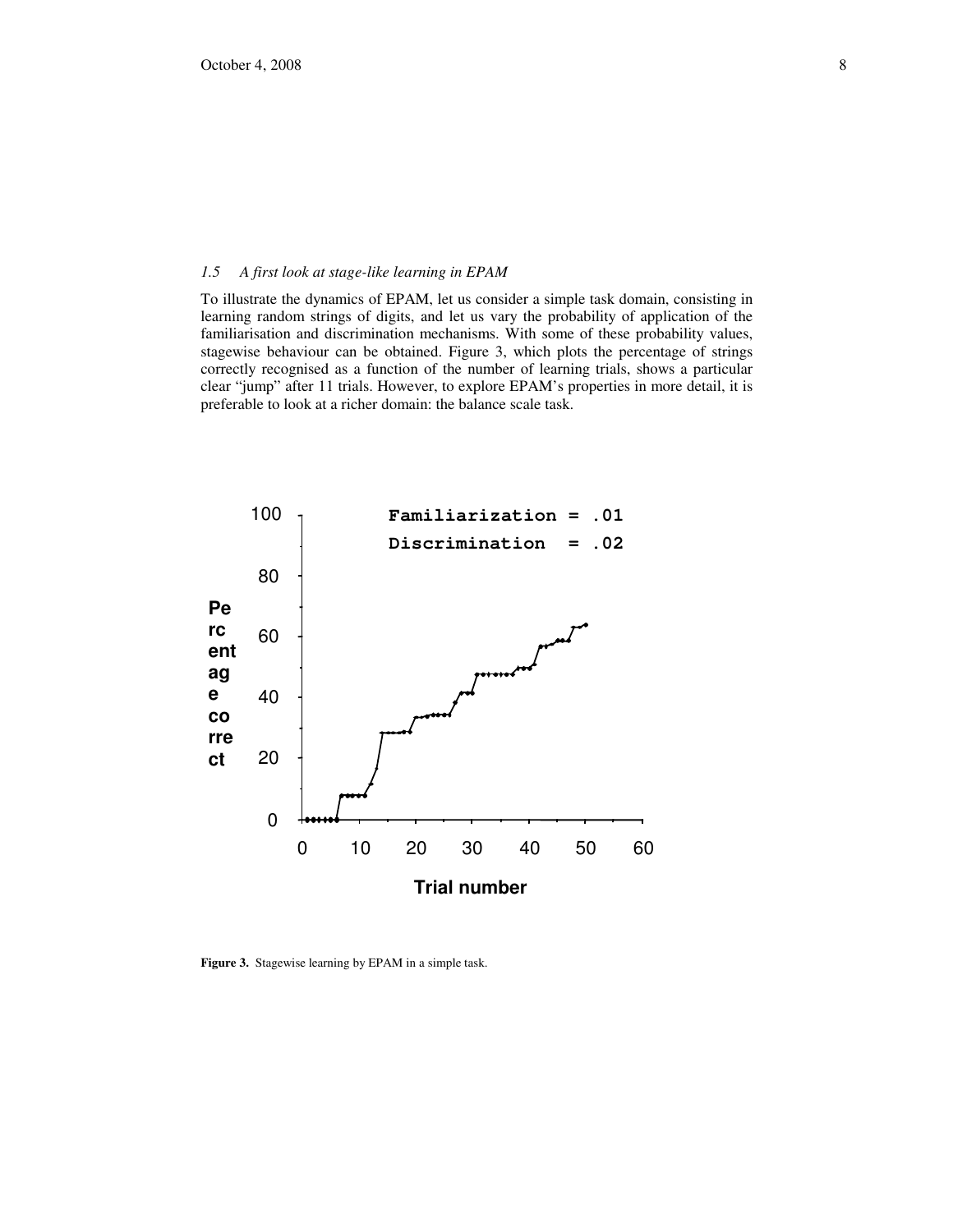## **2 Discontinuities in the balance scale task**

The balance scale task, introduced by Inhelder and Piaget (1955), has been extensively studied in developmental psychology, by Siegler (1976, 1981) among others. In the standard version of the task, a balance scale is presented to the child, with some weights placed on a peg to the left of the fulcrum, and some weights placed on a peg to the right of the fulcrum. A lever prevents the balance from tipping. The child has to predict on which side, if any, the scale would go down if it were free to move.

## *2.1 Siegler's analysis of the task*

Siegler (1976) identified a series of four rules that offer a good description of children's behaviour. Rule 1 pays attention to the number of weights on each side, but not to the distance from the fulcrum. Rule 2 is the same as Rule 1, except that it takes distance into account when the weights are the same, proposing that the side with the weights furthest from the centre will go down. Rule 3 refines Rule 2 and adds the case where weights are not equal: if the distances are equal, then the side with the most weights will go down; if the distances are not equal, then Rule 3 guesses among the three possible outcomes. Finally, Rule 4 replaces the guessing behaviour with a correct application of the torque principle (The side with the greatest Weights x Distance product will go down. If the products are equal, then the scale will stay in equilibrium).

Siegler devised six types of problem that allowed him to differentiate between the use of each rule. In *balance problems*, weights and distances are identical on both sides. In *weight problems*, distances are the same, and weights differ. In *distance problems*, weights are the same, and distances differ. In the remaining three *conflict problems*, both weights and distances differ and are in conflict (the weight is greater on one side and the distance is greater on the other). In *conflict-weight problems*, the torque is greater on the side with the greater weight; in *conflict-distance problems*, the torque is greater on the side with the greater distance; in *the conflict-balance problems*, weights and distances cancel out, and the torque is the same on both sides.

Balance and weight problems lead to 100% correct responses with all four rules. For distance problems, there is a dramatic improvement between Rule 1 (which incorrectly predicts "balance") and the other rules (always correct). Conflict-weight problems obtain 100% correct responses with all rules except Rule 3, where guessing leads to a correct answer one third of the time. Finally, with conflict-distance and conflict-balance problems, there is an improvement from Rule 1 and Rule 2 (both incorrect all the time), to Rule 3 (chance responding), to Rule 4 (always correct).

Siegler (1976, 1981) found that the behaviour of about 93% of his subjects (children older than four) could be explained in terms of one of the four rules, the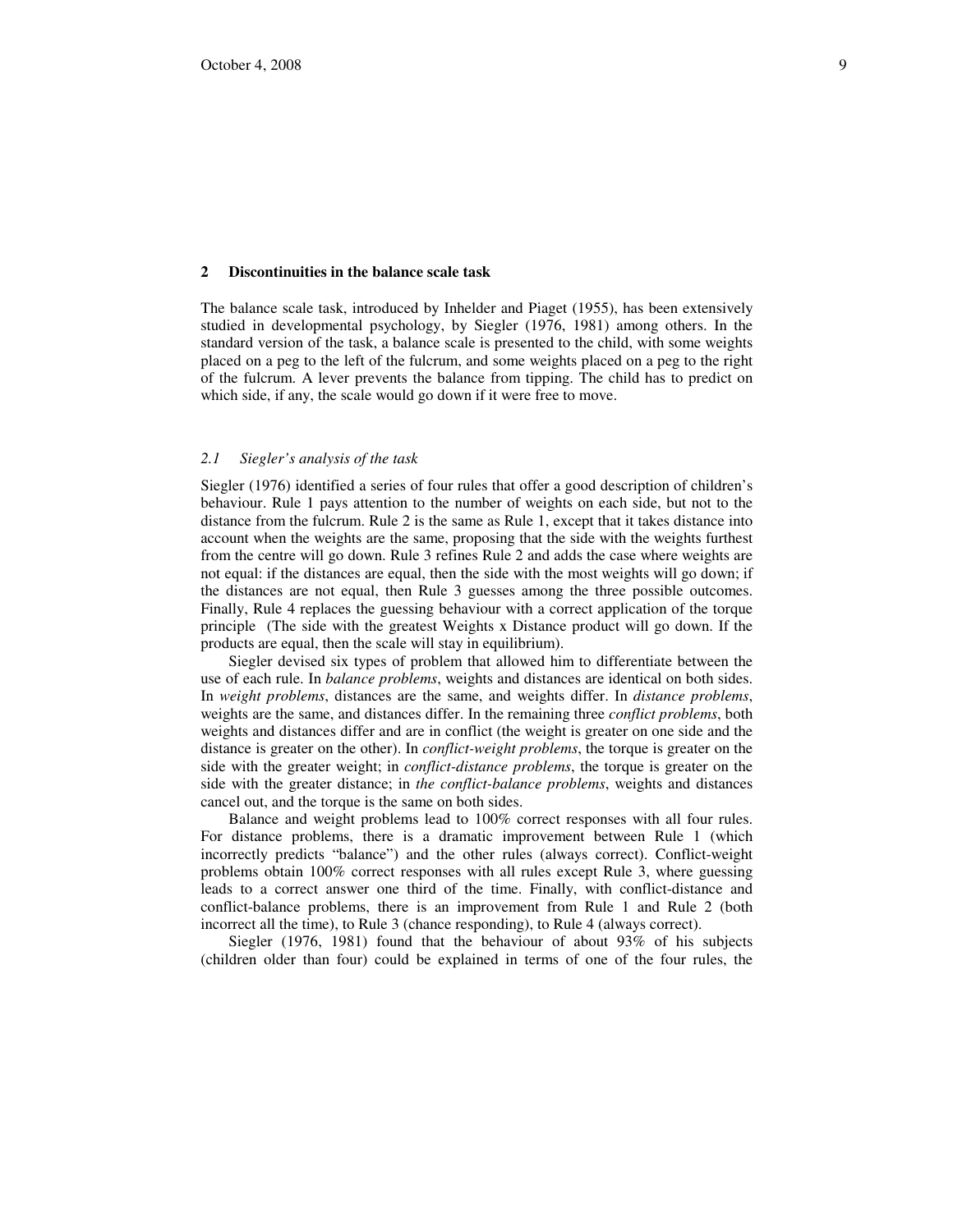criterion being that 20 out of 24 of the responses should correspond to the predictions of one of the rules. Finally, children seemed to progress through the different rules as they grew older, with the qualifications that Rule 2 is highly unstable and that Rule 4 is not always attained.

### *2.2 Connectionist account of stagewise development in the balance scale task*

McClelland and Jenkins (1991), as well as McClelland (1995), have proposed that their connectionist model could account for the stagewise development shown by children. Recently, Raijmakers et al. (1996) have criticised this claim. Using strict criteria for the acceptance of abrupt transitions (the so-called catastrophe flags [Gilmore, 1981] derived from catastrophe theory [Thom, 1975]), they show that McClelland and Jenkins' (1991) simulations do not show abrupt transitions. In particular, the simulations of the transition between Rule 1 and Rule 2 did not satisfy three of the eight catastrophe flags: bimodality of the dependent variable, sudden jump, and non-accessibility region (the five other flags—anomalous variance, hysteresis, divergence, divergence of linear response, and critical slowing down—are typically difficult to use with psychological data; see van der Maas & Molenaar, 1992).

In the remainder of this paper, I will explore how an EPAM-like model fares in this task, focusing, as in Raijmakers et al.'s analysis of McClelland's model, on the transition between Rule 1 and Rule 2. The comparison with connectionist models is interesting, as Richman and Simon (1989) have claimed, in their study of the context effects in letter perception, that connectionist models and EPAM share important features, although they stand on different sides of the symbolic/sub-symbolic divide.

#### *2.3 EPAM account of the balance scale task*

The model consists of the juxtaposition of two discrimination nets—one net for the conditions, and one net for the actions of productions—which implements a simple production system (Gobet, 1996). The condition net encodes the perceptual representation of the external problem, while the (somewhat degenerated) action net encodes the possible responses ("left", "right", or "balance"). The discrimination and familiarisation mechanisms are as described above. As in McClelland and Jenkins (1991), it is assumed that children pay attention to the weight dimension first. In the simulations, problems where weight is the key predictor (i.e., problems with the same distance from the fulcrum on both sides) were listed ten times more often than other problems. In addition, the model pays attention to the weight attribute before paying attention to the distance attribute.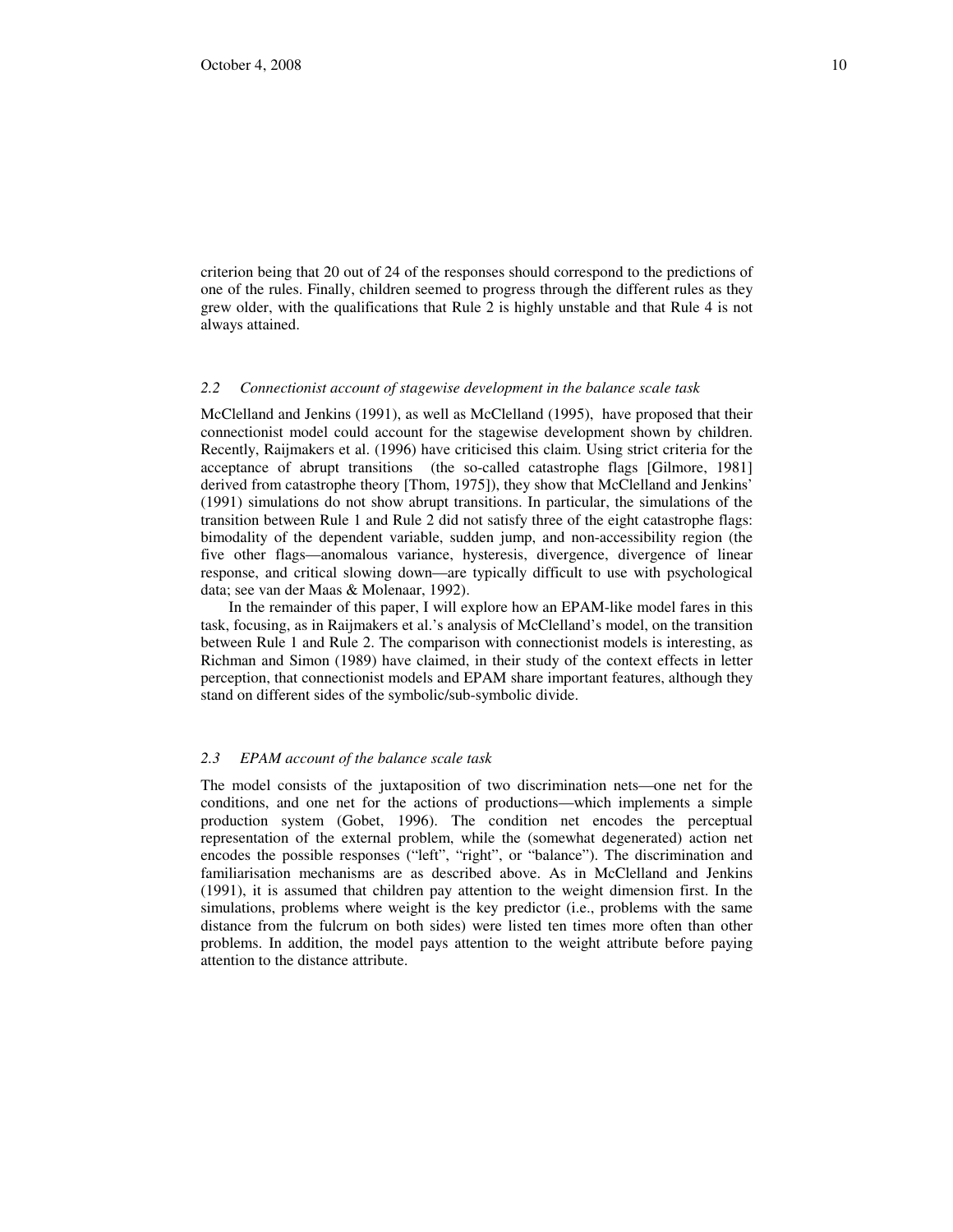There are three parameters in the model: fam, the probability of carrying out familiarisation, disc, the probability of carrying out discrimination, and answer, the probability of creating a link between the condition discrimination net and one of the three nodes of the action discrimination net. These were set as follows:  $f \text{ am} = .15$ ; disc = .55; and answer = .90. Failure to carry out one of the three cognitive operations may reflect load on working memory, diverted attention, or time pressure from the environment. Note that with low values for these parameters, the model fails to even reach Rule 1, and with high values, the model rapidly reaches the Rule 4 level.

#### *2.4 Training of the model*

During training, the model is presented with a sequence of problems and their solution, as in the simulations with connectionist models (McClelland & Jenkins, 1991; Raijmakers et al., 1996). The training corpus was created as follows: all 625 possible problems are generated, and problems where weight is the key predictor are inserted into the corpus ten times more often than other problems.

## *2.5 Testing of the model*

The program was tested after learning each group of 100 problems. Learning was turned off during testing. Twelve problems were randomly generated for each of Siegler's six categories (a total of 72 problems). The fit of the program to the four rules was judged using the same criterion as in Siegler's (1976) research: the program is said to "use" a rule if it gives the same response as the rule on at least 83.3% of the 72 problems.

### **3 Results of simulations**

In general, the model is sensitive to the order of the learning problems, and different orders lead to different progressions through Siegler's four rules, some rules being skipped in some runs. In addition, there is sometimes a lot of variability from trial to trial within the same run. In general, the discrete learning mechanisms of EPAM lead to a learning curve that is less smooth than with connectionist models.

Only runs where the model approximates all the first three rules will be considered. The analysis will focus on four runs of the model. In these runs, the model fits any of the rules 78% of the time on average, which is slightly a worse fit than that reported by McClelland and Jenkins (85%).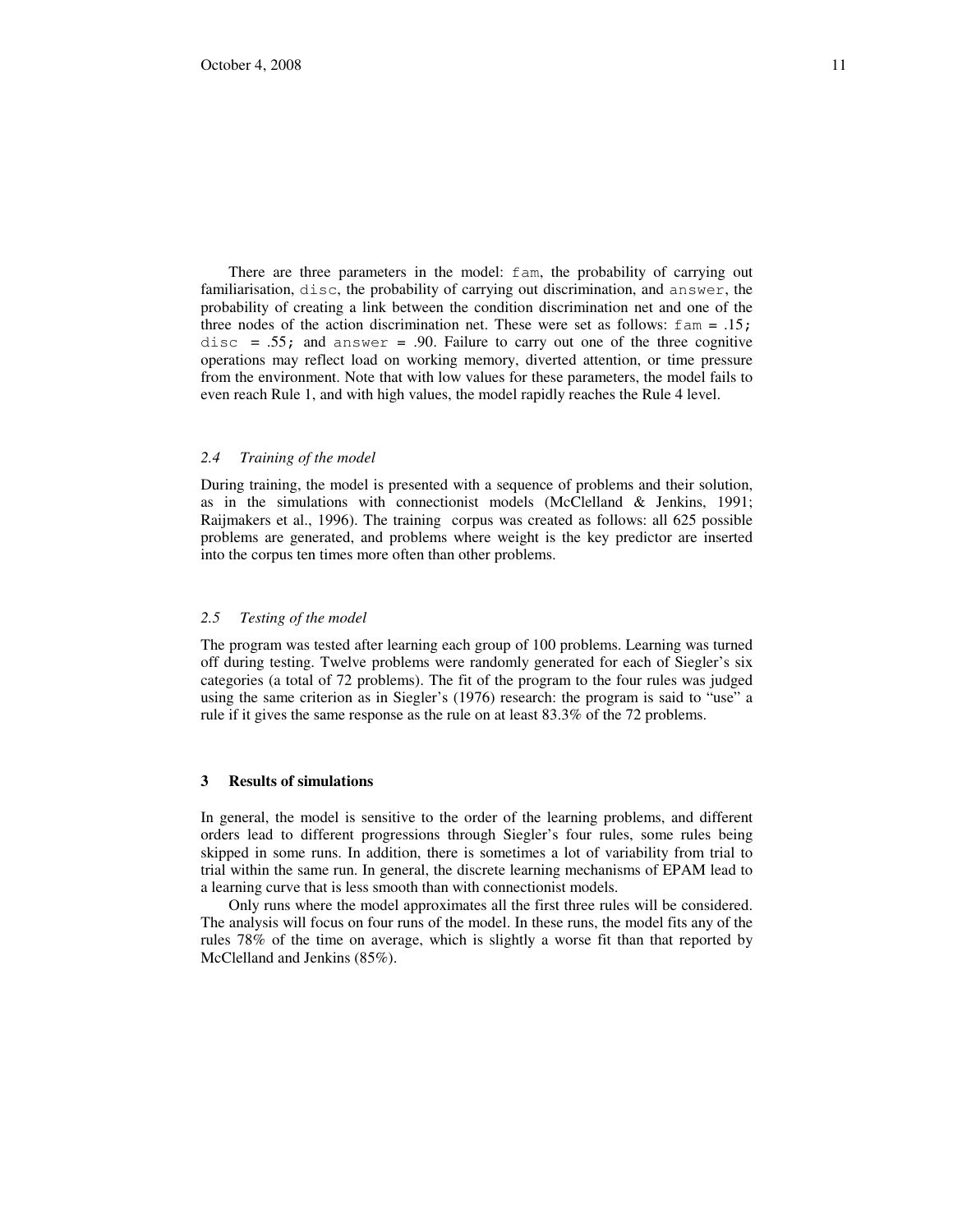As with McClelland and Jenkins' model, the EPAM model seems to change in a stagewise fashion when rules are plotted as a function of time. However, as correctly pointed out by Raijmakers et al. (1996), more stringent criteria are necessary to reach firm conclusions about the stagelike character of the model. Raijmakers et al.' criteria are used below to judge EPAM's behaviour. They consist in three of the catastrophe flags: bimodality of distribution, inaccessibility region, and presence of jumps.

### *3.1 Bimodality of distribution and inaccessibility region*

Figure 4 shows the frequency distribution of the testing trials from the first time Rule 1 reaches criterion to the last time Rule 2 reaches criterion. The outcome is similar to Raijmakers et al.'s (1996) simulations of McClelland and Jenkins (1991) model, in that, contrary to what is predicted by catastrophe theory for a genuine discontinuity, there is no clear bimodality of the scores. In addition, the predicted inaccessibility region roughly the central portion of the scores—is not present in the diagram.



**Figure 4.** Frequency distribution of the scores for the testing trials from the first time Rule 1 reaches criterion to the last time Rule 2 reaches criterion.

## *3.2 Sudden jump*

I followed a similar approach to that proposed by Raijmakers et al. (1996) to test the presence of a sudden jump. For each series of scores, the transition point is identified (first time Rule 2 reaches criterion uniquely, or third time Rule 2 reaches criterion in conjunction with Rule 1). Then, the four series are aligned on the same transition point, session 15. Presence of a jump is tested by using multiple regression with time (session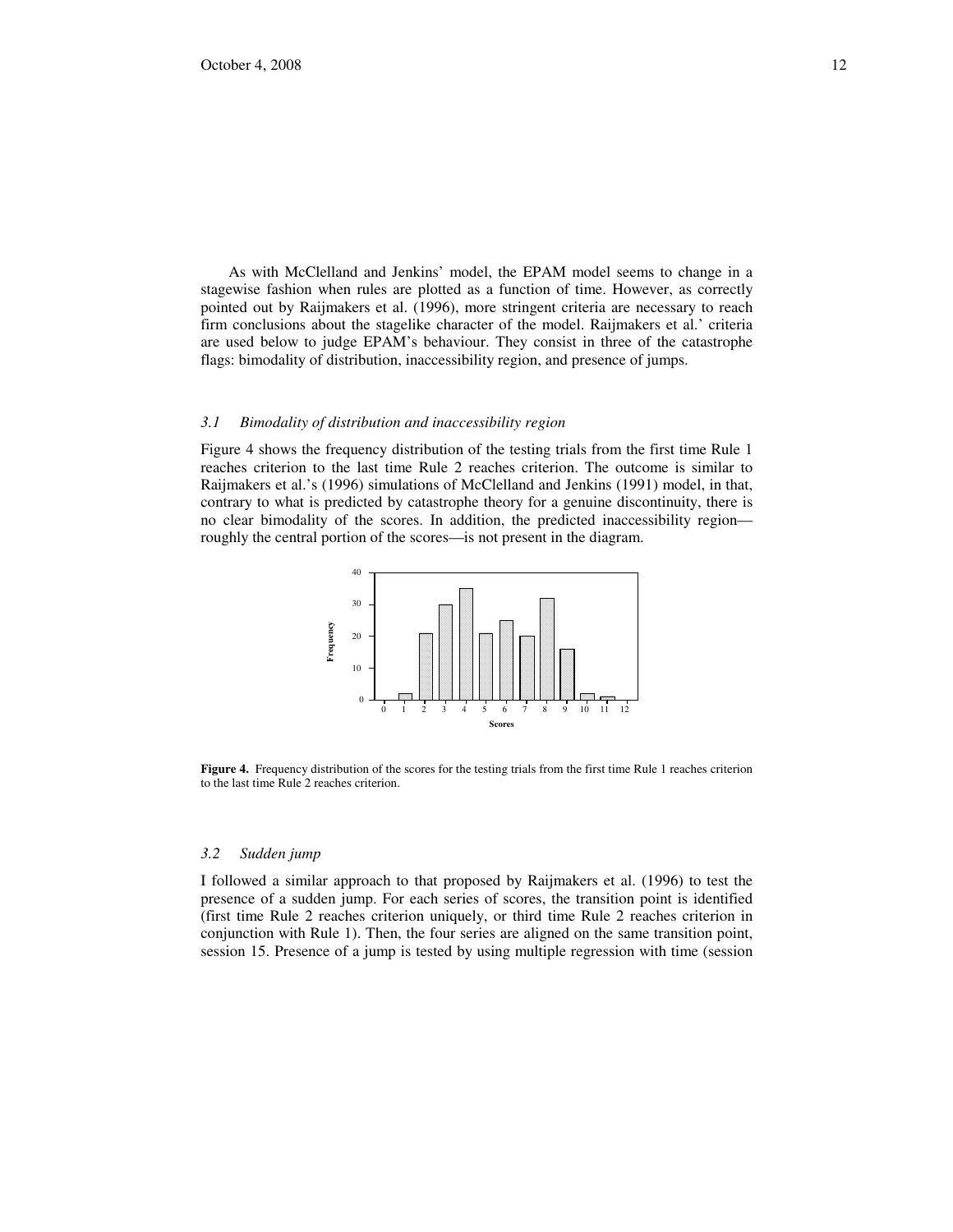number) and position with respect to possible jump (0 before, and 1 after) as independent variables. Catastrophe theory predicts that, in the case of a genuine jump, the time variable should not be significant, while the position variable should. Regression analysis shows that neither variable is a statistically significant predictor of score. The only measure that can count as evidence for a jump is the increase in variance after session 15. Note also that the scores after the transition between Rule 1 to Rule 2 are lower than those presented in McClelland and Jenkins (1991).



**Figure 5.** Mean proportion correct (four runs) in the testing phase for the trials lying between the first time Rule 1 reaches criterion to the last time Rule 2 reaches criterion. The vertical bars indicate the standard deviations. The series are shifted such that at time 15, all simulations reach Rule 2 for the first time uniquely, or for the third time in presence of Rule 1.

### **4 Conclusion**

In this paper, I have investigated how an incremental, self-organising symbolic system could account for stagewise development. As with connectionist models, it was expected that rules would emerge from the interaction of several nodes.

The preliminary results presented above indicate that EPAM mimics rule-based behaviour, but that it does not meet the strict criteria of discontinuity derived from catastrophe theory. In this respect, EPAM behaves in a way quite similar to connectionist models. As with connectionist models, the space of possible parameters is huge, and the effects of slight changes in the learning algorithms are often unclear. Therefore, it would be premature to conclude that all EPAM or connectionist models will fail to show genuine stagewise development.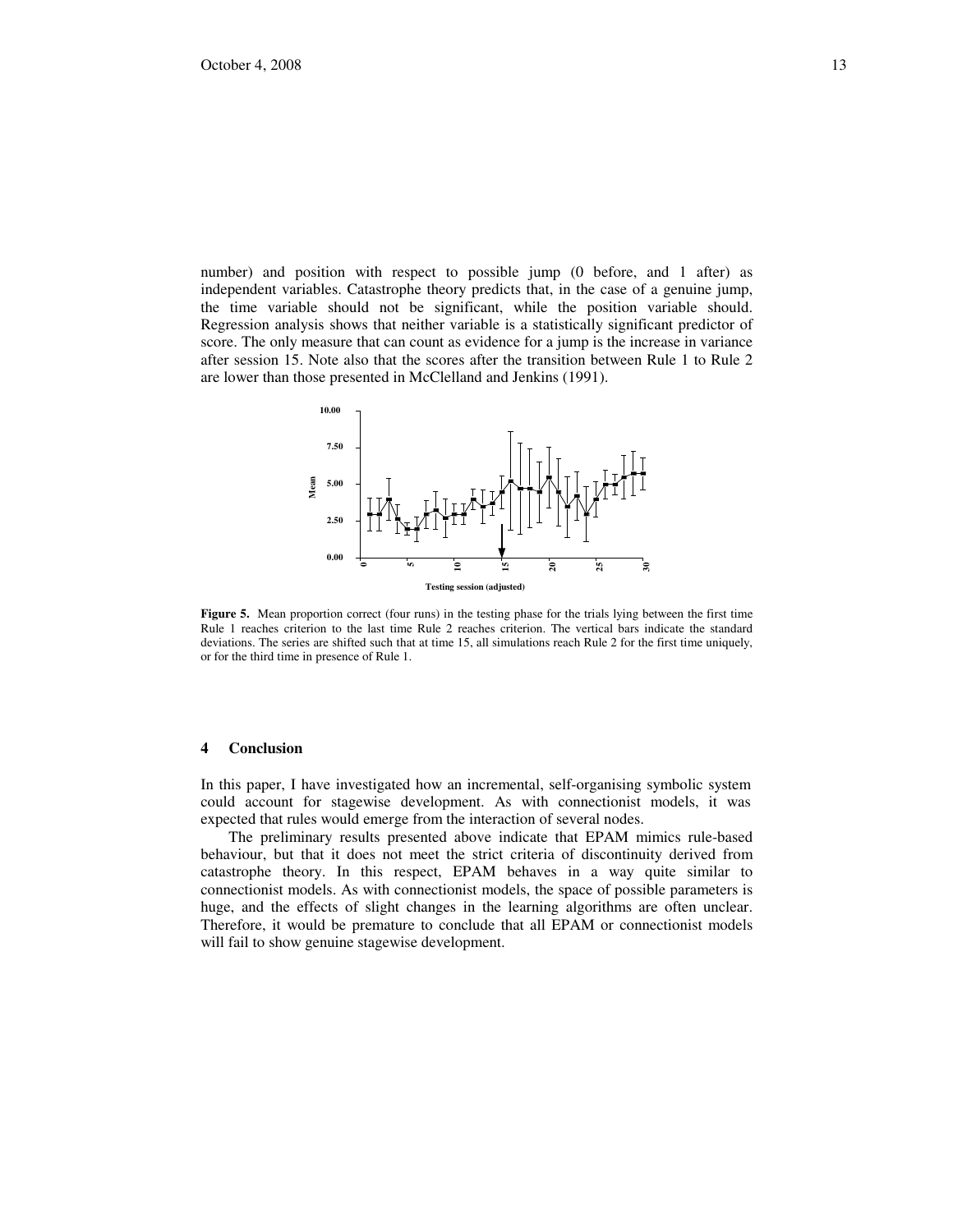The similar behaviour of EPAM and of the neural nets studied by McClelland and Jenkins (1991) suggests that the distinction between symbolic and non-symbolic systems is not as clear-cut as is often thought. The best example of the difficulty of applying this classification is perhaps offered by Anderson's (1983) ACT\* (now, ACT-R) production-system architecture, one of the most popular symbolic architectures. The ACT\* architecture includes both mechanisms allowing the creation and selection of productions, and mechanisms allowing activation to be spread across nodes. Activation itself is governed by a set of differential equations (Anderson, 1983, p. 22). Thus, ACT\* uses activation mechanisms that are characteristic of neural nets. But is ACT\* a dynamical system? van Gelder (in press; see also in this volume) defines a dynamical system as a "set of quantitative variables changing continually, concurrently and interdependently over quantitative time in accordance with dynamical laws described by some set of equations." By this definition, the symbolic  $ACT^*$  definitely qualifies as a dynamical system. (One could argue that ACT\* as implemented on a digital computer lacks the continuity requirement of van Gelder's definition. But, then, so would any simulation of a dynamical system on a digital computer.) It seems important to stress that "symbolic" and "dynamical" are orthogonal properties of a system: some symbolic models can be characterised as dynamical systems, and some non-symbolic models cannot.

The symbolic system described in this chapter learns by growing a discrimination net as a function of the input from the environment. It thus embodies a self-organising, dynamical system. In addition, it shows complex behaviour characterised by nonlinearities. As a consequence, it makes the view that symbolic systems are not capable of implementing self-modifying systems (e.g., Raijmakers et al., 1996) untenable. Incidentally, as shown by Vera and Simon (1993), the same conclusion applies to the view that symbolic systems cannot be situated in their environment.

At present, the idea of varying the probability of discrimination and familiarisation mechanisms is new within the EPAM framework, and the underlying dynamics are still poorly understood. Future work should establish whether true stage-like discontinuity can emerge from such an approach, or whether additional mechanisms need to be added, such as the creation of semantic links between the nodes (Gobet, 1996) or the creation of templates (Gobet & Simon, 1996), which are data structures allowing the storage of variable values.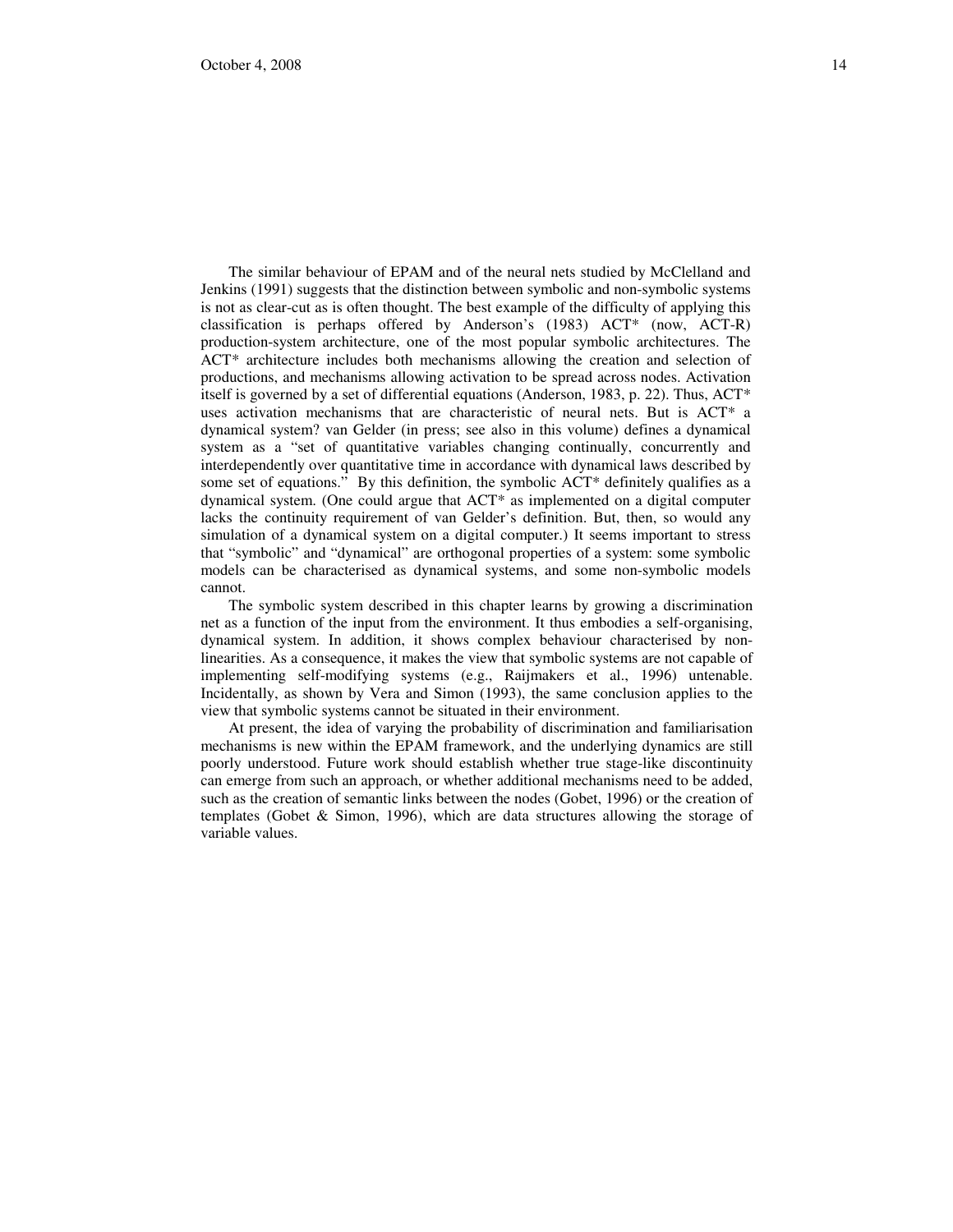### **Reference list**

- 1. Anderson, J. R. (1983). *The architecture of cognition*. Harvard University Press, Cambridge, MA.
- 2. Brainerd, C. J. (1993). Cognitive development is abrupt (but not stage-like). Commentary of Thomas, H., & Lohaus, A. (1993). Modeling growth and individual differences in spatial tasks. *Monographs of the Society for Research in Child Development, 58*, (9, Serial No 237).
- 3. de Groot, A. & Gobet, F. (1996). *Perception and memory in chess. Heuristics of the professional eye.* Assen: Van Gorcum.
- 4. Feigenbaum, E . A. & Simon, H. A. (1962). A theory of the serial position effect. *British Journal of Psychology, 53*, 307-320.
- 5. Feigenbaum, E. A., & Simon, H. A. (1984). EPAM-like models of recognition and learning. *Cognitive Science*, *8*, 305-336.
- 6. Flavell, J. H. (1963). *The developmental psychology of Jean Piaget.* Princeton, NJ: Van Nostrand.
- 7. Gilmore, R. (1981). *Catastrophe theory for scientists and engineers.* New York, Wiley.
- 8. Gobet, F. (1996). *Discrimination nets, production systems and semantic networks: Elements of a unified framework.* Proceedings of the Second International Conference of the Learning Sciences.
- 9. Gobet, F., & Pine, J. (1997). Modelling the acquisition of syntactic categories*. Proceedings of the 19th Annual Meeting of the Cognitive Science Society*, p. 265- 270. Hillsdale, NJ: Erlbaum.
- 10. Gobet, F., Richman, H., Staszewski, J., & Simon, H. A. (1997). Goals, representations, and strategies in a concept attainment task: The EPAM model. *The Psychology of Learning and Motivation, 37,* 265-290.
- 11. Gobet, F. & Simon, H. A. (1996). Templates in chess memory: A mechanism for recalling several boards. *Cognitive Psychology, 31,* 1-40.
- 12. Inhelder, B. & Piaget, J. (1955). *De la logique de l'enfant à la logique de l'adolescent.* Paris: Presses Universitaires de France.
- 13. Klahr, D. (1995). Computational models of cognitive change: The state of the art. In T. J. Simon, & G. S. Halford (Eds.), *Developing cognitive competence: New approaches to process modeling*. Hillsdale, NJ: Erlbaum.
- 14. Klahr, D. & Wallace, J. G. (1976). *Cognitive development: An information processing view.* Hillsdale, NJ: Erlbaum.